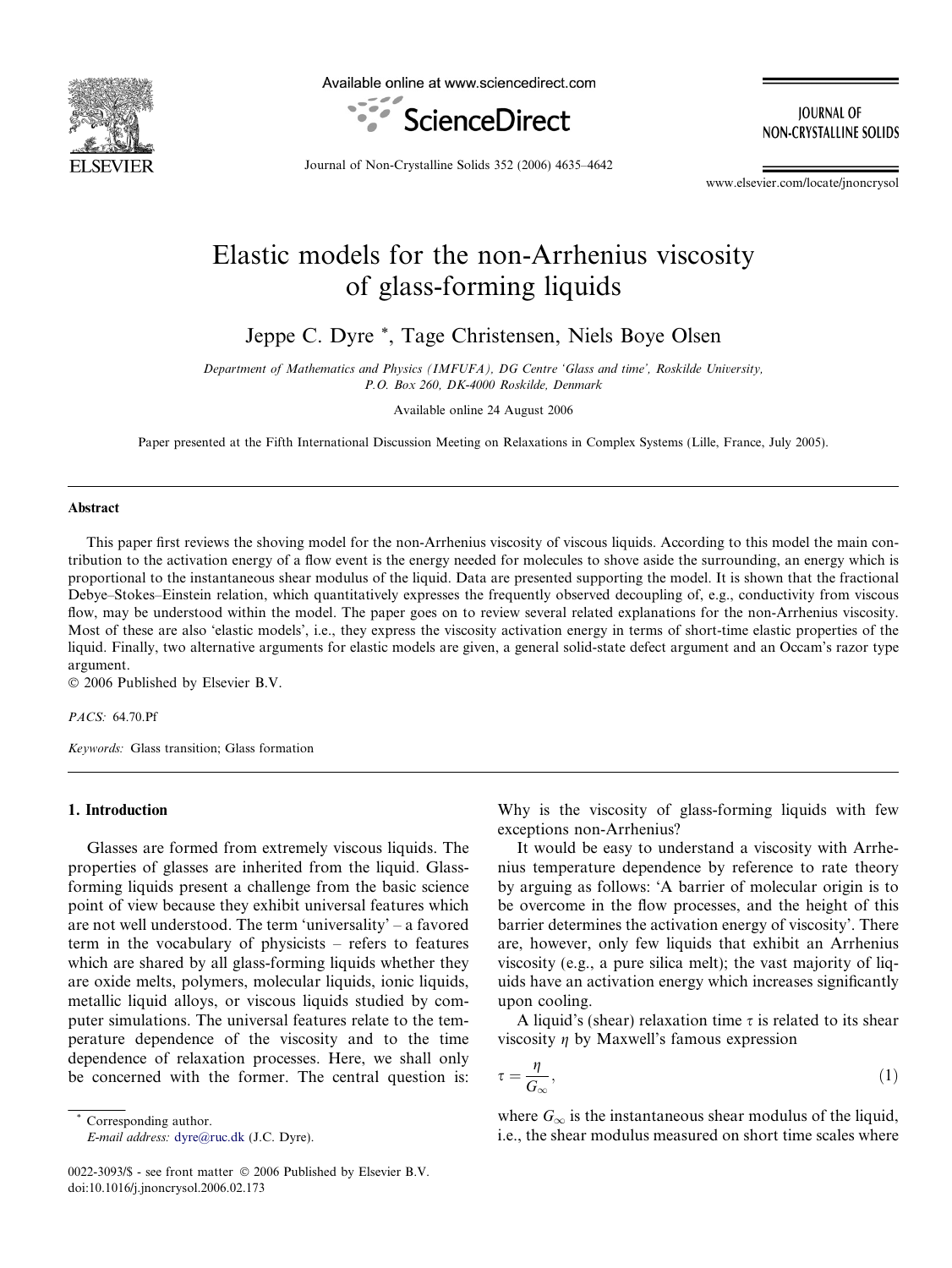the liquid does not have time to flow. Although  $G_{\infty}$  varies with temperature, a fact which is crucial for the model discussed below, its temperature dependence is insignificant compared to the dramatic temperature dependencies of relaxation time and viscosity. Thus the two latter quantities are roughly proportional.

Well-known models for the non-Arrhenius behavior are the free volume model  $[1-3]$  and the Adam–Gibbs entropy model [\[4\]](#page-6-0). In the free volume model, which exists in several versions, the idea is that the contraction of the liquid upon cooling strongly affects the rate of molecular motion because volume is needed for molecular rearrangements. The volume in excess of the molecular volume is termed the 'free' volume. This quantity obviously decreases upon cooling, but it is not possible to define the free volume rigorously because a molecule does not have a definite volume.

The entropy model predicts that the activation energy of viscosity is inversely proportional to the configurational entropy. This quantity decreases upon cooling, thus giving rise to non-Arrhenius behavior. The entropy model, which is generally regarded as experimentally vindicated, is based on several assumptions. One is the reasonable assumption that it is possible to split the entropy into two terms, configurational and vibrational entropy. Another assumption is that the size of a cooperatively rearranging region depends on the configurational entropy because the region must be large enough to contain at least two states (potential energy minima). This implies an increase in cooperativity upon cooling which is, however, not compelling. For instance, a crystal without dislocations flows via motion of vacancies or interstitials, and the flow process does not become more and more cooperative as temperature decreases – the number of defects just decreases. A further assumption which goes into the entropy model is the ad hoc assumption that the activation energy is proportional to the region volume.

When it comes to comparing the entropy model to experiments one may have concerns about some of the evidence reported in the literature [\[5\]](#page-6-0). Thus Johari [\[6\]](#page-6-0) has critically examined the assumptions usually made in the experimental validation of the model, and the predicted identity of the Kauzmann temperature with the temperature where the Vogel–Fulcher–Tammann expression for the viscosity diverges, was recently questioned by Tanaka [\[7\]](#page-6-0). Another problem is that the regions calculated from the model often contain only 3–4 molecules. This is inconsistent with the assumption of a region which is largely unaffected by its surroundings. Moreover, the configurational entropy is usually identified with the so-called excess entropy, i.e., liquid minus crystal entropy at the given temperature [\[6\]](#page-6-0). The justification for this is ostensibly that the phonon (vibrational) contribution to the entropy is the same in liquid and crystal. Consequently, since a crystal has virtually zero configurational entropy, the vibrational entropy of the liquid is equal to the crystal entropy at any given temperature. This assumption is common, but it seems to be at variance with the following: The high-frequency sound velocity usually has significantly stronger

temperature dependence in the viscous liquid than in the crystal. Since the vibrational entropy is determined by the phonon spectrum which also determines the high-frequency limit of the elastic constants and sound velocities, it seems that the vibrational entropy of the liquid cannot be identified with the crystal entropy.

Worries along the lines indicated above some time ago led us to re-examine the question of the origin of the non-Arrhenius viscosity. Thus an alternative model, the 'shoving' model, was proposed in 1996 [\[8\].](#page-6-0) In this paper, we briefly summarize the reasoning behind the model and present new data supporting it. Related models are reviewed and two new arguments for the shoving model and similar models presented – a solid-state defect argument and an 'Occam's razor' argument.

#### 2. The shoving model

The starting point is a belief that viscous liquids are to be viewed more as 'solids which flow' than as less-viscous liquids like ambient water. This appears to have been the views of both Kauzmann [\[9\]](#page-6-0) and Goldstein [\[10\]](#page-6-0). The 'solidity' point of view is justified as follows [\[11\].](#page-6-0) A glass-forming liquid close to the calorimetric glass transition has extremely large viscosity. Thus most molecular motion goes into vibrations, just like in a solid. Only rarely does anything happen in the form of a flow event, a molecular rearrangement. As Goldstein emphasized in his classical 1969 paper [\[10\]](#page-6-0), the barrier for a flow event must be considerably larger than the thermal energy  $k_BT$  – this is why the viscosity is large. Thus a viscous liquid is most of the time indistinguishable from a (disordered) solid. This is confirmed by numerous computer simulations.

A forced solid also flows by sudden, rare, and localized molecular rearrangements – for a crystal in thermal equilibrium flow proceeds via motion of vacancies or interstitials, because there are no extended dislocations. The conclusion is that

Viscous liquid  $\cong$  solid which flows.

The basic idea of the shoving model is the same as that of the free volume model, namely that extra volume is needed for a flow event to occur. The work done in creating this extra volume is identified with the activation energy. This is how the name of the model arose: in order to rearrange, the molecules must shove aside the surrounding molecules.

A flow event, like any barrier crossing, happens on a very fast time scale (picoseconds) by an unlikely thermal fluctuation. The fact that the fluctuation is *unlikely* accounts for the long time between two flow events (which in turn is the reason for the large viscosity). The fact that thermal fluctuations are fast means that the surrounding liquid behaves as a solid during a flow event. Thus standard solid-state elasticity theory may be used for calculating the 'shoving' work.

The shoving model assumes the simplest possible flow event, one of spherical symmetry. Contrary to intuition,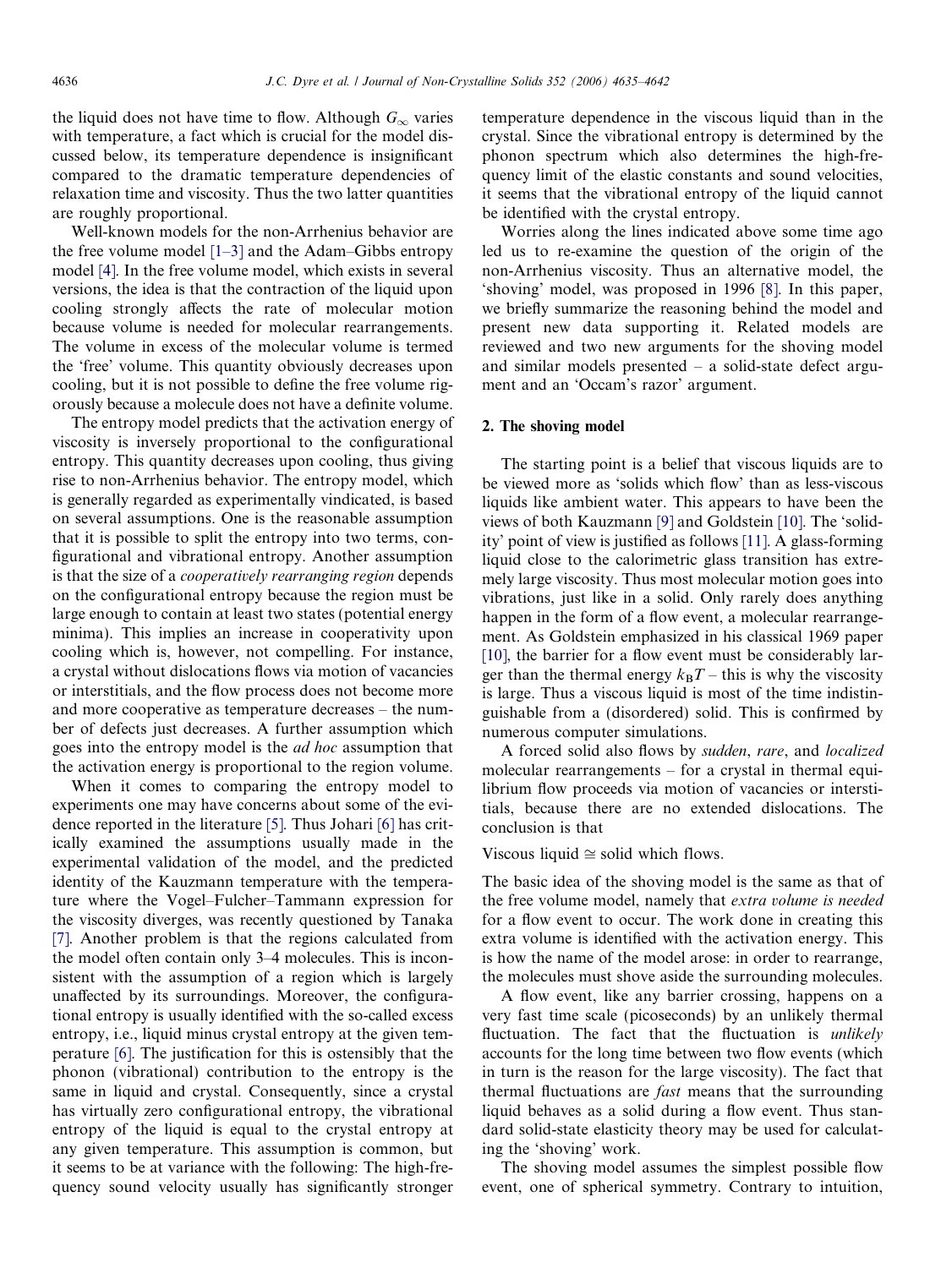<span id="page-2-0"></span>perhaps, the expansion of a sphere into a larger sphere in an elastic solid does not result in any compression of the surroundings. This fact comes from solving the equations of solid-state elasticity theory which show that the radial expansion varies with radius as  $1/r^2$ , thus inducing a zero-divergence displacement vector field (implying no density change). Consequently, the elastic constant determining the shoving work is the shear modulus. And since this all happens on a fast time scale, the shoving work is proportional to the *instantaneous* shear modulus,  $G_{\infty}$ .

In glass-forming liquids  $G_{\infty}$  increases as temperature decreases, and  $G_{\infty}$  is much more temperature dependent than, e.g., in crystals and glasses. We define the activation (free) energy  $E$  from the viscosity relative to its high-temperature limit by  $ln(\eta/\eta_0) = E/k_BT$  (the same definition is used in the entropy model; the activation energy is not to be confused with the apparent activation energy which is defined as the tangential slope in the Arrhenius plot). In general, the activation energy depends on temperature. A convenient measure of how much E changes with temperature is the 'index',  $I = -\frac{d\ln E}{d\ln T}$  [\[12\]](#page-6-0), which for glassforming liquids typically is between 2 and 6. The index is defined at any temperature; its value at the glass transition determines the fragility, m, by the equation:  $m = 16(1 + I)$ [\[12\]](#page-6-0) where the number 16 is the logarithm of the ratio between the time scale defining the calorimetric glass transition (1000 s) and a typical molecular vibration time  $(10^{-13}$  s).

The final expression for the temperature-dependent activation energy in the shoving model is [\[8\]](#page-6-0)

$$
E(T) = V_{\rm C} G_{\infty}(T),\tag{2}
$$

where  $V_{\rm C}$  is a characteristic microscopic volume which is assumed to be temperature independent.

To summarize, the basic assumptions behind Eq. (2) are:

- (1) The activation energy is (mainly) elastic energy.
- (2) This elastic energy is located in (mainly) the surroundings of the rearranging molecules.
- (3) The elastic energy is (mainly) shear elastic energy, i.e., not associated with any density change.

As shown elsewhere [\[5\]](#page-6-0), if the contribution to the activation energy from the rearranging molecules decreases strongly as function of the volume of the energy barrier maximum (the transition state), the main contribution to the activation energy is indeed mainly located in the surroundings. Thus the activation energy is mainly elastic energy. Moreover, although the elastic energy for a general non-spherical flow event also has a contribution from volume changes, even for highly anisotropic flow events this contribution is never more than 10% of the total elastic energy [\[13\]](#page-6-0).

The experiments reported below utilize a three-disc piezo-ceramic transducer making it possible to measure the shear modulus of highly viscous liquids at frequencies ranging from 1 mHz to 50 kHz [\[14\]](#page-6-0). Fig. 1a gives the imagFig. 1a. Imaginary part of the frequency-dependent shear modulus divided by temperature normalized by the highest measured temperature  $(T_M = 254 \text{ K})$  for 5-polyphenyl-ether measured by the piezo-ceramic transducer [\[14\]](#page-6-0). This liquid obeys time-temperature superposition for the shear modulus, a fact which implies that the maximum value of the loss is proportional to the instantaneous shear modulus. The shoving model thus predicts that the maxima extrapolate linearly to zero at a physically reasonable 'attack' frequency (identified with the attempt frequency).



Fig. 1b. Imaginary part of the frequency-dependent shear modulus divided by temperature normalized by the highest measured temperature  $(T_M = 210 \text{ K})$  for triphenyl phosphite measured by the piezo-ceramic transducer [\[14\].](#page-6-0) This liquid also obeys time–temperature superposition for the shear modulus.

inary part of the frequency-dependent shear modulus divided by temperature for 5-polyphenyl-ether at different temperatures. Fig. 1b presents the same plot for triphenyl phosphite. The dashed lines show that there is a linear relationship between maximum loss over temperature and the logarithm of the loss-peak frequency. The line extrapolates to zero at  $10^{12}$  Hz, close to a typical attempt frequency. These data support the shoving model because the mechanical loss obeys time-temperature superposition for these two liquids; thus the maximum shear mechanical loss is proportional to the instantaneous shear modulus with a temperature-independent proportionality constant (this,

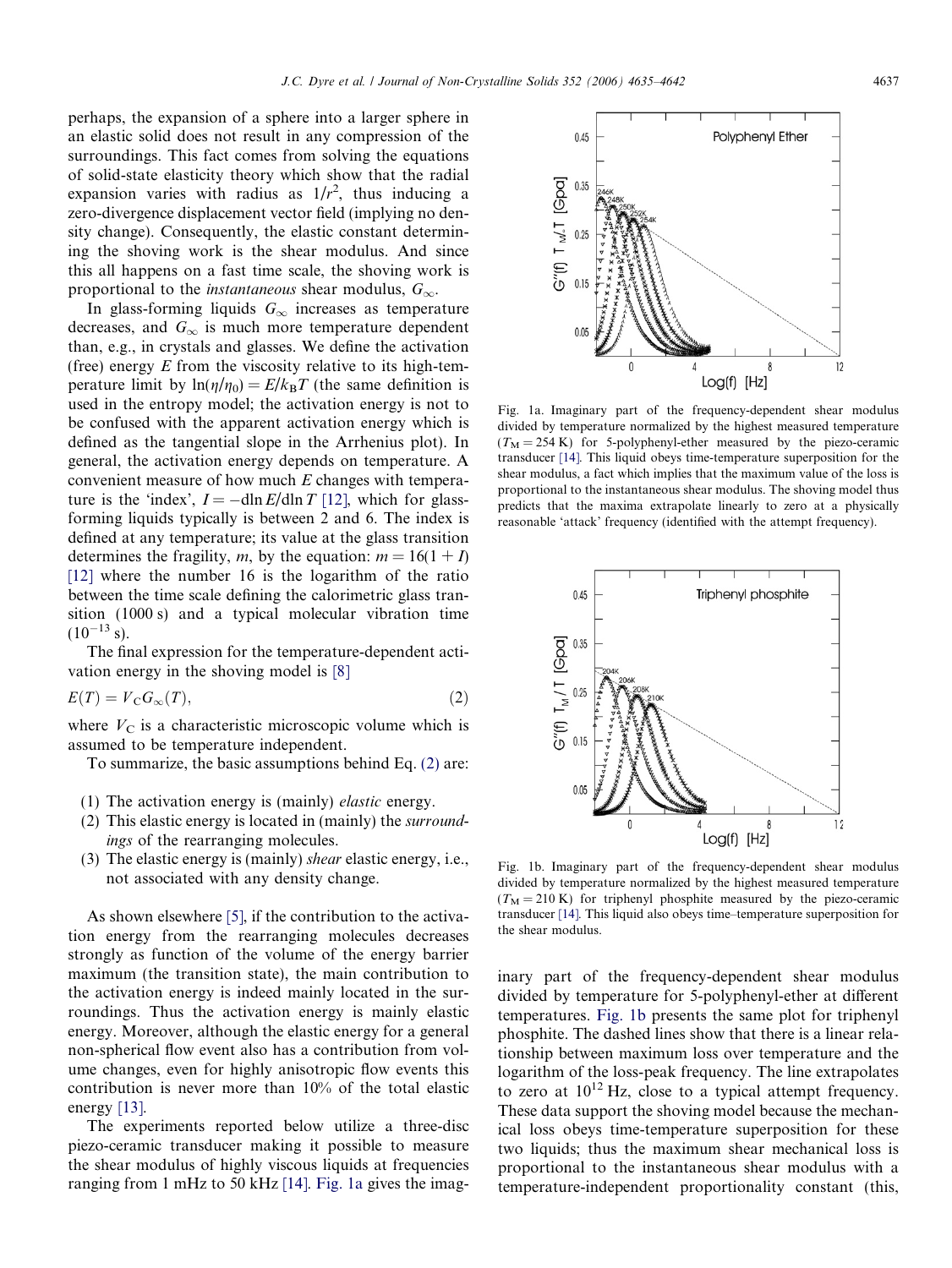of course, applies only if there are no further relaxation processes at frequencies higher than the ones probed). We conclude that the logarithm of the shear mechanical loss peak frequency is proportional to the instantaneous shear modulus over temperature, which is Eq. [\(2\).](#page-2-0)

Other data supporting the model are given in Fig. 2 [\[8\]](#page-6-0). The figure shows viscosity as a function of temperature for several molecular liquids (full symbols) – clearly non-Arrhenius – and the same data plotted as function of the variable  $X \propto G_{\infty}/T$  normalized to one at the glass transition (open symbols). There is good agreement with the model with a physically reasonable prefactor (left endpoint of the diagonal line). Some of these data refer to liquids also studied by Barlow and co-workers in 1967 by ultrasonics in the MHz region [\[15\];](#page-6-0) our measurements reproduce theirs, confirming the assumption of no significant losses above the highest frequency accessible by the piezo-ceramic shear transducer.

The shoving model may also be applied to structural relaxation. This was done in 1998 utilizing the Tool-Narayanaswami (TN) formalism with the reduced time defined by scaling with the relaxation time expression of the shoving model where, however, the instantaneous shear modulus changes with time as the liquid approaches equilibrium ('ages'). This version of the TN formalism was applied to describe relaxation of the instantaneous shear modulus itself of the silicone oil tetramethyl-tetraphenyl-trisiloxane (DC704) measured by means of the piezo-ceramic method in the resonance mode [\[16\].](#page-7-0) Recently, the shoving model was successfully applied to describe structural relaxation of bulk metallic glasses [\[17\]](#page-7-0).

A new application of the shoving model is that it provides a simple framework for quantitatively understanding



Fig. 2. Data first published in Ref. [\[8\]](#page-6-0) showing the viscosity for five molecular liquids (4-methylpentan-2-ol, dioctyl phthalate, phenyl salicylate, dibutyl phthalate, tetramethyl-tetraphenyl-trisiloxane) as function of inverse temperature (full symbols) and as function of the variable  $X$  which is defined as the quantity  $G_{\infty}(T)/T$  normalized to one at the glass transition temperature (open symbols), where the latter is defined as the temperature where the equilibrium liquid viscosity is  $10^{13}$  Poise ( $10^{12}$  Pa s). The shoving model predicts that the viscosity as function of  $X$  lies on the diagonal line starting at the lower left corner, corresponding to a typical high-temperature viscosity and thus a physically reasonable prefactor.

the so-called decoupling between different relaxation processes often observed in viscous liquids [\[18\]](#page-7-0). Decoupling means that some relaxation processes are much faster than the dominant (alpha) process, the one with characteristic time related to viscosity via the Maxwell relation Eq. [\(1\)](#page-0-0). The decoupling phenomenon was studied extensively in the 1990s and several models have been proposed which are able to explain it qualitatively and sometimes quantitatively [\[19–24\].](#page-7-0) As a typical example, ionic conductivity often decouples from viscosity in the liquid phase, a decoupling that makes ion conduction in glasses practically possible. An intriguing empiricism referred to as the 'fractional Debye–Stokes–Einstein relation' usually applies [\[25\].](#page-7-0) It states that upon temperature/pressure variations the conductivity  $\sigma$  varies as  $\sigma \propto \eta^{-C}$  where  $C < 1$  is a constant. Usually only temperature is varied, but recently Bielowka et al. in a study of two molecular liquids showed that the fractional Debye–Stokes–Einstein relation applies also when pressure is varied with the constant  $C$  being pressure and temperature independent [\[26\].](#page-7-0) In terms of the activation energies of conductivity,  $E_{\sigma}$ , and viscosity,  $E_{\eta}$ , the Debye–Stokes–Einstein relation reads

$$
E_{\sigma}(p,T) = CE_{\eta}(p,T). \tag{3}
$$

How can this be understood? The decoupling phenomenon is hard to understand within the Adam–Gibbs entropy model where the basic concept is that of a cooperatively rearranging region. The shoving model, on the other hand, provides a possible explanation: It is reasonable to assume that there are only a finite number of types of flow event. Each type has an activation energy which is given by the shoving model expression with some characteristic volume. Of the different types of flow events a certain subset is needed for the system to 'percolate' in the energy landscape, i.e., to obtain ergodicity. Among these, at low temperatures the flow event with largest characteristic volume has largest activation energy; this becomes the bottleneck which determines the activation energy of viscosity. For ion motion a parallel reasoning applies, except that the number of flow events involving ions is a subset of the total number of flow events. Dc conduction decouples from viscosity whenever the conducting ions need some, but not all of the flow events involved in viscous flow, in order to percolate. Of those needed for conduction the one with largest characteristic volume determines the dc conductivity activation energy. To summarize: viscous flow has one characteristic volume, dc conduction has another, smaller characteristic volume. The ratio between these two is the constant C of Eq. (3). This constant is temperature and pressure independent, if all characteristic volumes are affected by pressure and temperature in the same way.

# 3. Related 'elastic' approaches for explaining the non-Arrhenius viscosity

Several other models lead to the shoving expression Eq. [\(2\)](#page-2-0) or to expressions which experimentally are hard to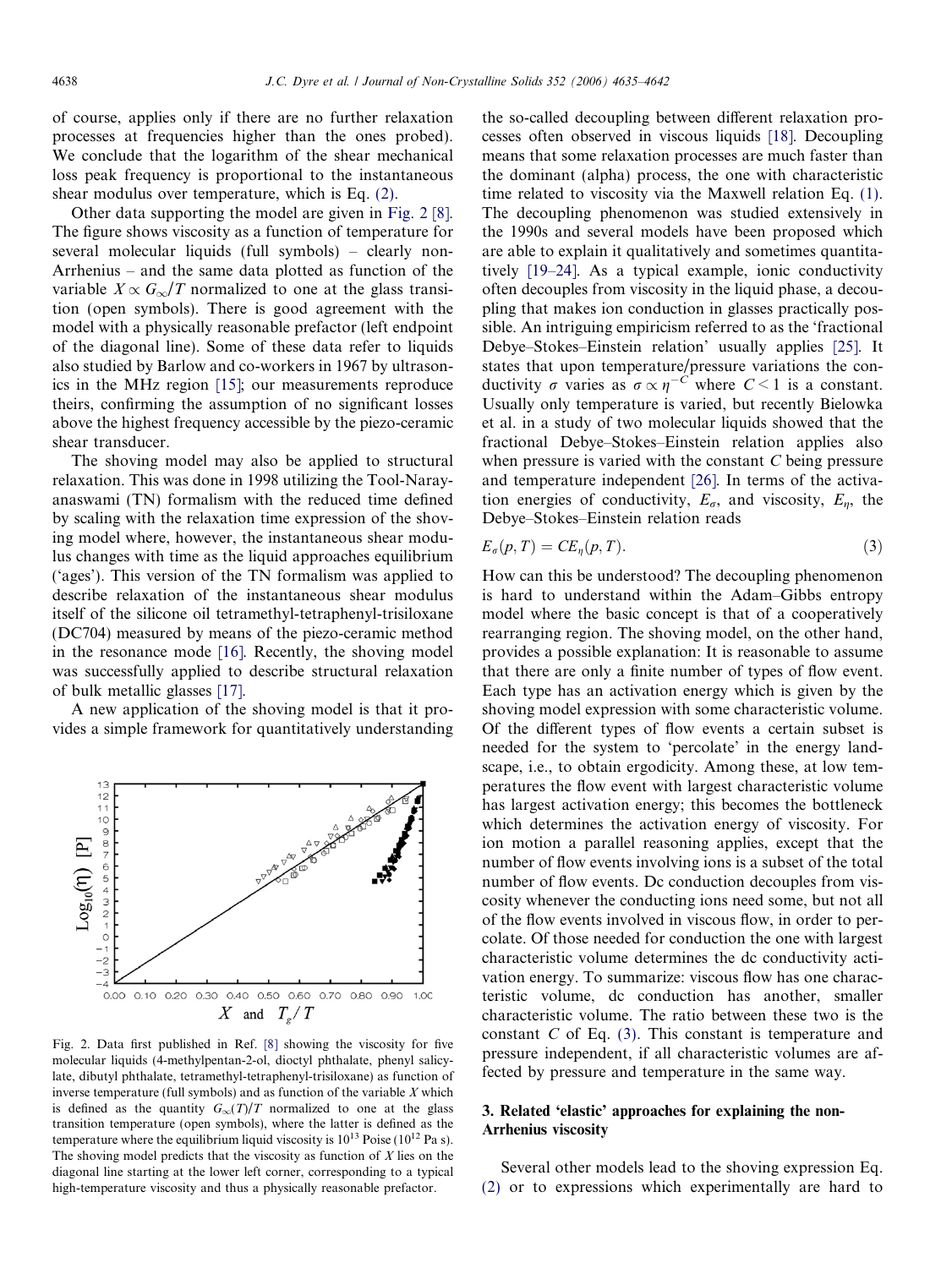<span id="page-4-0"></span>distinguish from it. We summarize these models in chronological order.

(a) The first reference to Eq. [\(2\)](#page-2-0) seems to be that of a little known work by Tobolsky et al. from 1943 [\[27\].](#page-7-0) These authors discussed viscosity by adopting a harmonic approximation to the intermolecular potential. The idea was to 'relate the curvature of the potential within which the atoms move to the elastic constants' whereby 'the viscous flow process can be described by calculation of the rates with which molecules move from one equilibrium position to the next'. Assuming a cosine potential for the molecule in question this led to Eq. [\(2\)](#page-2-0). Tobolsky and co-workers did not discuss frequency dependence of the shear modulus, but clearly their 'shearing modulus' must be the instantaneous shear modulus of the liquid. If one assumes a constant Poisson ratio, shear and bulk moduli are proportional. As pointed out by Tobolsky et al., in this case the model predicts proportionality between the viscosity activation energy and the bulk modulus, which is consistent with a relationship postulated earlier by Gemant who showed that both quantities are proportional to the energy of vaporization [\[28\].](#page-7-0) (b) A model related to the shoving model, but for a different phenomenon, is the 1954 Anderson–Stuart model for ion conduction in glass [\[29\]](#page-7-0). These authors argued that the barrier to be overcome for an ion jumping between two minima has two contributions: the electrostatic attraction between an ion and its neighboring nonbridging oxygen atom and the elastic work needed for the ion to expand the structure during the jump. The latter contribution was estimated using solid-state elasticity theory, leading to Eq. [\(2\)](#page-2-0). In the ionic case the Coulomb contribution usually cannot be ignored, though.

(c) Mooney [\[30\]](#page-7-0) in 1957 argued that 'a liquid not only could be but perhaps should be treated as an elastic continuum with a stress relaxation mechanism'. He proposed a theory according to which, whenever the local deformation in any region exceeds a certain critical value, the structure in the region loses its rigidity resulting in molecular rearrangements. From a rather intricate reasoning Mooney predicted that the viscosity activation energy is proportional to the square of the 'thermal longitudinal' sound velocity. If this is denoted by  $c$  and the mass of one molecule by  $m$ , Mooney's expression for the activation energy is

$$
E \propto mc^2. \tag{4}
$$

Since sound velocities squared are proportional to mechanical moduli, Eq. (4) is equivalent to Eq. [\(2\)](#page-2-0) if the shear and bulk moduli are proportional (in their temperature and pressure variations).

(d) The model of Bueche from 1959 [\[31\]](#page-7-0) also relates the relaxation time to elastic properties of the surroundings, now based on an argument involving concentric shells of surrounding molecules. The idea is that, 'if these shells vibrate outward in phase, the innermost shell would

expand greatly, leaving the central molecule in a rather large hole so it could move to a new position'. Bueche's calculation of the probability of this happening leads to an expression that differs somewhat from Eqs. [\(2\) and](#page-2-0) [\(4\)](#page-2-0), but the physical picture is obviously close to that suggested by Mooney.

(e) Nemilov in 1968 arrived at Eq. [\(2\)](#page-2-0) from a completely different line of reasoning [\[32\]](#page-7-0). He noted that for several glasses there is proportionality between the glass shear modulus and the glass transition temperature. To explain this he combined Eyring's expression for the viscosity prefactor with Dushmann's expression for the rate prefactor (barrier energy divided by Planck's constant), leading via the Maxwell relation to Eq. [\(2\)](#page-2-0). Eq. [\(2\)](#page-2-0) explains the proportionality between the glass transition temperature and the glass shear modulus for chemically related liquids where there is reason to expect the characteristic volume is the same, because the glass shear modulus is equal to the instantaneous shear modulus of the liquid at the glass transition temperature.

(f) Hall and Wolynes [\[33\]](#page-7-0) in 1987 reasoned along lines similar to those of Tobolsky, Powell, and Eyring, by basing their argument in the simplest version on a harmonic approximation around energy minima. This led to the prediction that the logarithm of the viscosity (or average relaxation time) is proportional to  $1/\langle x^2 \rangle$ , where  $\langle x^2 \rangle$  is the mean-square displacement of the molecules in their vibrations around a potential energy minimum. We shall refer to this prediction as the 'harmonic approximation':

$$
\frac{E}{k_{\rm B}T} \propto \frac{a^2}{\langle x^2 \rangle}.
$$
\n(5)

Here  $a$  is the intermolecular distance which is usually regarded as constant, while the vibrational meansquare displacement depends on temperature as well as on pressure. A similar reasoning was applied long ago by Flynn [\[34\]](#page-7-0) for the calculation of activation energies of point defect mobilities in metals [\[12\].](#page-6-0) Of course, at high pressure the intermolecular distance does change; in this case Eq. (5) may be expressed in terms of the density  $\rho$  as follows:

$$
\frac{E}{k_{\rm B}T} \propto \frac{\rho^{-2/3}}{\langle x^2 \rangle}.
$$
\n(6)

After Hall and Wolynes many authors discussed and used the harmonic approximation for describing the dynamics of glass-forming liquids (see, e.g., the references of Ref. [\[12\]\)](#page-6-0); recently Eq. (5) was connected to the free volume model by Starr et al., who confirmed it by computer simulations [\[35\]](#page-7-0). The crucial point is that in viscous liquids the vibrational mean-squared displacement is generally quite temperature dependent, often increasing much more rapidly with temperature than in a classical elastic solid where it is proportional to temperature.

(g) In the approximation where all contributions to vibrations come from longitudinal and transverse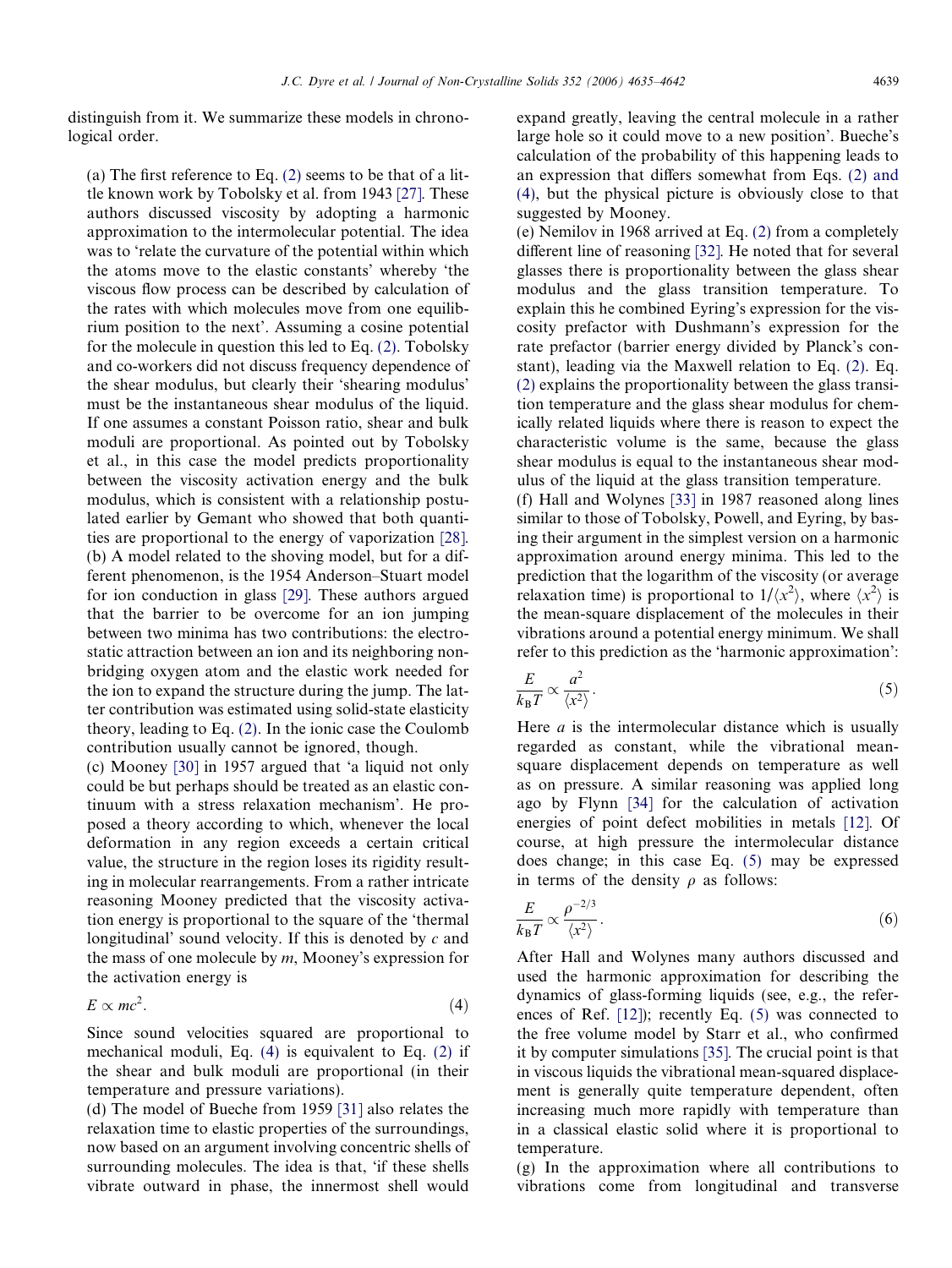phonons, the harmonic approximation Eq. [\(5\)](#page-4-0) is equivalent to Eq.  $(2)$  if the shear modulus is replaced [\[12\]](#page-6-0) by a combination of shear and (isothermal) longitudinal instantaneous moduli. It was recently shown, however, that the temperature dependence of the relevant combination of these elastic constants is dominated by that of the shear modulus since at most 8% comes from the bulk modulus [\[12\].](#page-6-0)

(h) Ngai recently [\[36\]](#page-7-0) argued that the coupling model also implies the harmonic approximation.

This survey shows that the idea of connecting fast and slow dynamics – vibrations and viscous flow – has been around almost as long as glass science has been an academic discipline. At first it may seem puzzling that dynamics on time scales which differ 12–15 orders of magnitude could be connected. However, while the long time scale of viscous flow is determined by the time between two flow events, the short time scale (the picosecond time scale) is more or less that of the barrier transition itself. In view of this, properties on the short time scale may very well be relevant for determining the actual barrier height and thus 'setting the clock' for the long time scale.

Finally, it should be mentioned that recently two interesting correlations between fast and slow dynamics were reported. To appreciate these, recall that glass properties correspond to fast properties of the liquid just above the glass transition. Scopigno et al. [\[37\]](#page-7-0) showed that the vibrational properties of the glass well below the glass transition correlate with the fragility of the liquid, while Novikov and Sokolov [\[38\]](#page-7-0) showed that the degree of non-Arrhenius behavior of the liquid correlates with the Poisson ratio of the glass [\[39\]](#page-7-0). How these intriguing findings may relate to the above discussed models is not clear at present.

#### 4. A solid-state defect argument

The physical picture of a viscous liquid as a 'solid which flows' is based on the fact that on time scales much shorter than the Maxwell relaxation time virtually no molecules have moved away from their initial position, where they simply vibrate just as in a solid. Thus, e.g., a viscous liquid with Maxwell relaxation time equal to 1 s simulated on the fastest computer available today is indistinguishable from a solid, albeit a non-crystalline solid. A flow event takes the molecules of the 'solid' from one potential energy minimum to another, just like an activated process in a genuine solid, and just like in a solid these events are extremely rare.

The 'liquid  $\cong$  solid' viewpoint invites one to comparing viscous liquid flow events to defect motion in crystals. In equilibrium a crystal contains no extended dislocations, so virtually all defects are point defects. In an interesting book by Varotsos and Alexopoulos (VA) from 1986 [\[40\]](#page-7-0) the main message is that point defect creation free energies – as well as the free energies of activation for self-diffusion – quite generally are proportional to the isothermal bulk

modulus (with proportionality constant equal to some microscopic volume). If it is assumed that bulk and shear moduli are proportional in their temperature/pressure variations, the VA prediction becomes equivalent to the shoving model prediction Eq. [\(2\).](#page-2-0) This shows that the shoving model and related models – most of which, as we have seen, are based on the harmonic approximation in some form – should be viewed in a more general setting than so far has been done: Viscous flow is like other diffusion processes in solids, the only new ingredient is that the relevant elastic constants are the high-frequency moduli which are generally much more temperature dependent in viscous liquids than in crystals or glasses.

A simple way to understand why point defect energies are proportional to mechanical moduli is by reference to the 'strain-energy model', where a defect is regarded as a distortion of a continuum having the properties of the macroscopic crystal. This model was proposed by Zener in 1942 to account for the decrease of density of heavily cold-worked metals [\[41\]](#page-7-0). The model was later shown to explain the activation volumes derived from pressure effects on solid-state diffusion [\[42\].](#page-7-0) It is the same reasoning that is used in the shoving model, except that here it is used for calculating a barrier height, not a defect creation energy.

#### 5. An Occam's razor argument

Several authors have compared Eq. [\(4\)](#page-4-0) or equivalent formulations in terms of Einstein or Debye temperatures or mechanical moduli to experiment on the viscosity of glass-forming liquids. A straightforward way to make this comparison is to utilize the fact that the liquid relaxation time has a definite value at the glass transition. Thus the glass transition temperature is proportional to the activation energy of the liquid at this temperature with a universal proportionality constant, and the glass transition temperature may be estimated by probing properties of the glass (moduli, sound velocities, etc.), which vary relatively little below the glass transition.

Generally, there is good agreement. Some authors use the longitudinal sound velocity of the glass, sometimes the transverse sound velocity is used. Examples of comparisons to experiment for various classes of glass-forming liquids include Nemilov's 1968 paper [\[32\],](#page-7-0) a paper from 1994 by Heuer and Spiess [\[43\]](#page-7-0), or more recent works by Sanditov et al. [\[44\]](#page-7-0) and by Wang et al. [\[45\]](#page-7-0).

Heuer and Spiess [\[43\]](#page-7-0) presented an interesting argument for the glass transition temperature being proportional to  $mc<sup>2</sup>$ . Inspired by the standard Lennard-Jones potential often used for computer simulation of simple liquids, which has just one energy scale, they argued that there is *only one* relevant energy scale also for real liquids. This energy scale is identified in the combination of molecular mass and sound velocity of Eq. [\(4\).](#page-4-0) Comparing to data for oxide glass formers, polymers, molecular liquids, ionic solutions, and chalcogenide glasses, Heuer and Spiess concluded that  $k_{\rm B}T_{\rm g} \propto mc^2$  is always obeyed, which indeed *must* be the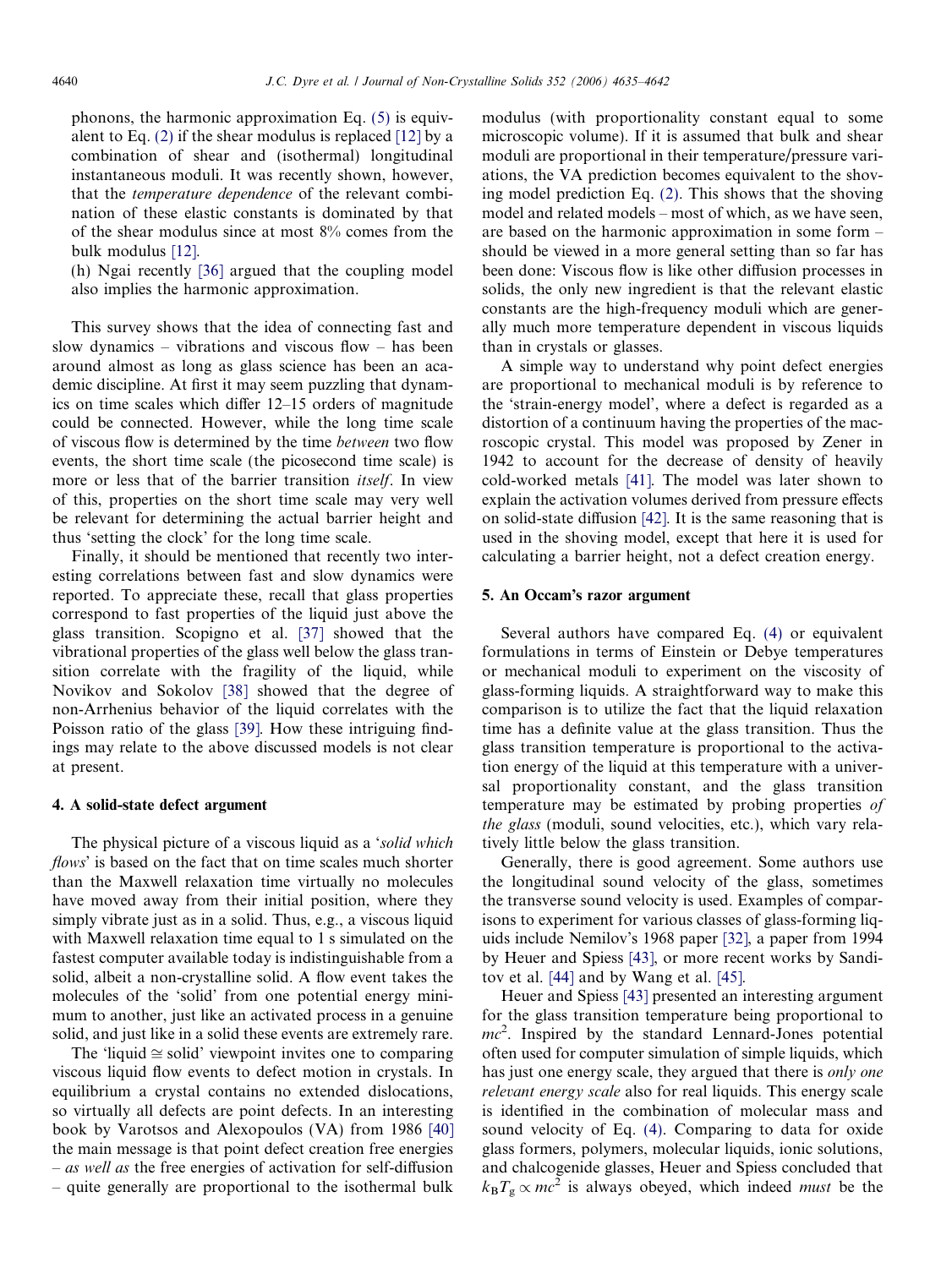<span id="page-6-0"></span>We now extended the Heuer–Spiess line of reasoning into an 'Occam's razor' argument for the shoving model/ harmonic approximation. First, note that the Heuer–Spiess focus on the possibly of just one relevant energy, as emphasized by the authors, is consistent with the Lindemann melting criterion and the well-known empirical 2/3 rule which gives the ratio between glass transition temperature and melting temperature  $T_m$ : The Lindemann melting criterion states that melting of a crystal takes place when the vibrational displacement is 10% of the interatomic distance; this translates into a proportionality between  $k_B T_m$ and  $mc^2$  where c is the crystal sound velocity. Assuming that the crystal and glass sound velocities are roughly equal and only weakly temperature dependent, the Lindemann melting criterion and the 2/3 rule *imply* Eq. [\(4\)](#page-4-0) for the activation energy at the glass transition, where  $c$  is now the glass sound velocity.

Turning the argument on its head, the 2/3 rule and the Lindemann melting criterion taken together strongly indicate that effectively just one energy scale is relevant for viscous liquids – otherwise, it is hard to understand why the glass transition temperature is never much smaller or much larger than the melting temperature. Returning to the problem of understanding the origin of the non-Arrhenius viscosity, we note that by this argument the activation energy must be given by Eq. [\(4\)](#page-4-0). A logical consequence is that, if the liquid really has just one relevant energy scale, one would expect an almost Arrhenius viscosity. Real viscous liquids, however, are much more complex than Lennard-Jones liquids, and one expects 'renormalization' of the effective energy scale, in other word the effective energy scale may very well depend on temperature. In this spirit, the simplest would be that Eq.  $(4)$  applies not only *at* the glass transition but in the whole range of temperatures above it as well. This is where Occam's razor enters. Finally, since the glass sound velocity is identical to the liquid high-frequency sound velocity at the glass transition, in order for Eq. [\(4\)](#page-4-0) to apply in the liquid phase  $c$  is to be identified with a high-frequency sound velocity (and not for the low-frequency sound velocity).

If  $c$  is replaced by the transverse high-frequency sound velocity of the liquid, Eq. [\(4\)](#page-4-0) as already mentioned is equivalent to the shoving model [8]. If, however,  $c$  is the high-frequency longitudinal sound velocity, a somewhat different prediction is arrived at which gives an activation energy that generally does not vary enough with temperature to account for the non-Arrhenius viscosity. In view of the models discussed above this may be because the longitudinal sound velocity involves the adiabatic longitudinal modulus, not the isothermal, and thus does not properly reflect the mean-square displacement of Eq. [\(5\)](#page-4-0) (of course, for the shear deformations the adiabatic and isothermal moduli are equal).

# 6. Concluding remarks

Based on the above overview we would like to suggest that the shoving model and several related models should be referred to collectively as 'elastic models'. The common idea of elastic models is that flow events in a viscous liquid are similar to point defect motion in solids, and that the non-Arrhenius viscosity of glass-forming liquids is caused by temperature variations of the short-time elastic constants.

To many researchers glass science is attractive in large parts because of the intriguing possibility of an infinite relaxation time at the Kauzmann temperature. This beauty is lost if elastic models prevail. On the other hand, there may be important practical consequences if elastic models are correct. Thus the activation energy may be monitored directly by measuring the instantaneous shear modulus (via a piezo-ceramic transducer, standing wave ultrasonic techniques, ordinary or stimulated transverse Brillouin scattering, etc.), and this opens up a new and direct way of monitoring and thus optimizing annealing processes below the glass transition. It is straightforward to adopt the Tool-Narayanaswami formalism with a reduced time definition based on the Eq. [\(2\)](#page-2-0) expression for the activation energy (which itself changes with time during annealing), and it would certainly be a novel development if one, as predicted by the elastic models, were able to directly monitor the reduced time.

## Acknowledgments

The authors are indebted to Kristine Niss for constructive critiques of the manuscript. This work was supported by Danmarks Grundforskningsfond (DG) – the Danish National Research Foundation – via its grant for the Centre for Viscous Liquid Dynamics 'Glass and Time'.

## References

- [1] W.E. Roseveare, R.E. Powell, H. Eyring, J. Appl. Phys. 12 (1941) 669.
- [2] A.K. Doolittle, J. Appl. Phys. 22 (1951) 1471.
- [3] M.H. Cohen, D. Turnbull, J. Chem. Phys. 31 (1959) 1164.
- [4] G. Adam, J.H. Gibbs, J. Chem. Phys. 43 (1965) 139.
- [5] J.C. Dyre, J. Non-Cryst. Solids 235 (1998) 142.
- [6] G.P. Johari, J. Non-Cryst. Solids 307 (2001) 387.
- [7] H. Tanaka, Phys. Rev. Lett. 90 (2003). Article ID: 055701.
- [8] J.C. Dyre, N.B. Olsen, T. Christensen, Phys. Rev. B 53 (1996) 2171.
- [9] W. Kauzmann, Chem. Rev. 43 (1948) 219.
- [10] M. Goldstein, J. Chem. Phys. 51 (1969) 3728.
- [11] J.C. Dyre, Phys. Rev. E 59 (1999) 2458;
	- J.C. Dyre, Phys. Rev. E 59 (1999) 7243;
		- J.C. Dyre, Phys. Rev. E 72 (2005). Article ID: 011501;
		- J.C. Dyre, Phys. Rev. E 74 (2006). Article ID: 021502.
- [12] J.C. Dyre, N.B. Olsen, Phys. Rev. E 69 (2004). Article ID: 042501.
- [13] J.C. Dyre, e-print, 2004. Availble from: <cond-mat/0406759>.
- [14] T. Christensen, N.B. Olsen, Rev. Sci. Instrum. 66 (1995) 5019.
- [15] A.J. Barlow, J. Lamb, A.J. Matheson, P.R.K.L. Padmini, J. Richter, Proc. Roy. Soc. London A 298 (1967) 467.